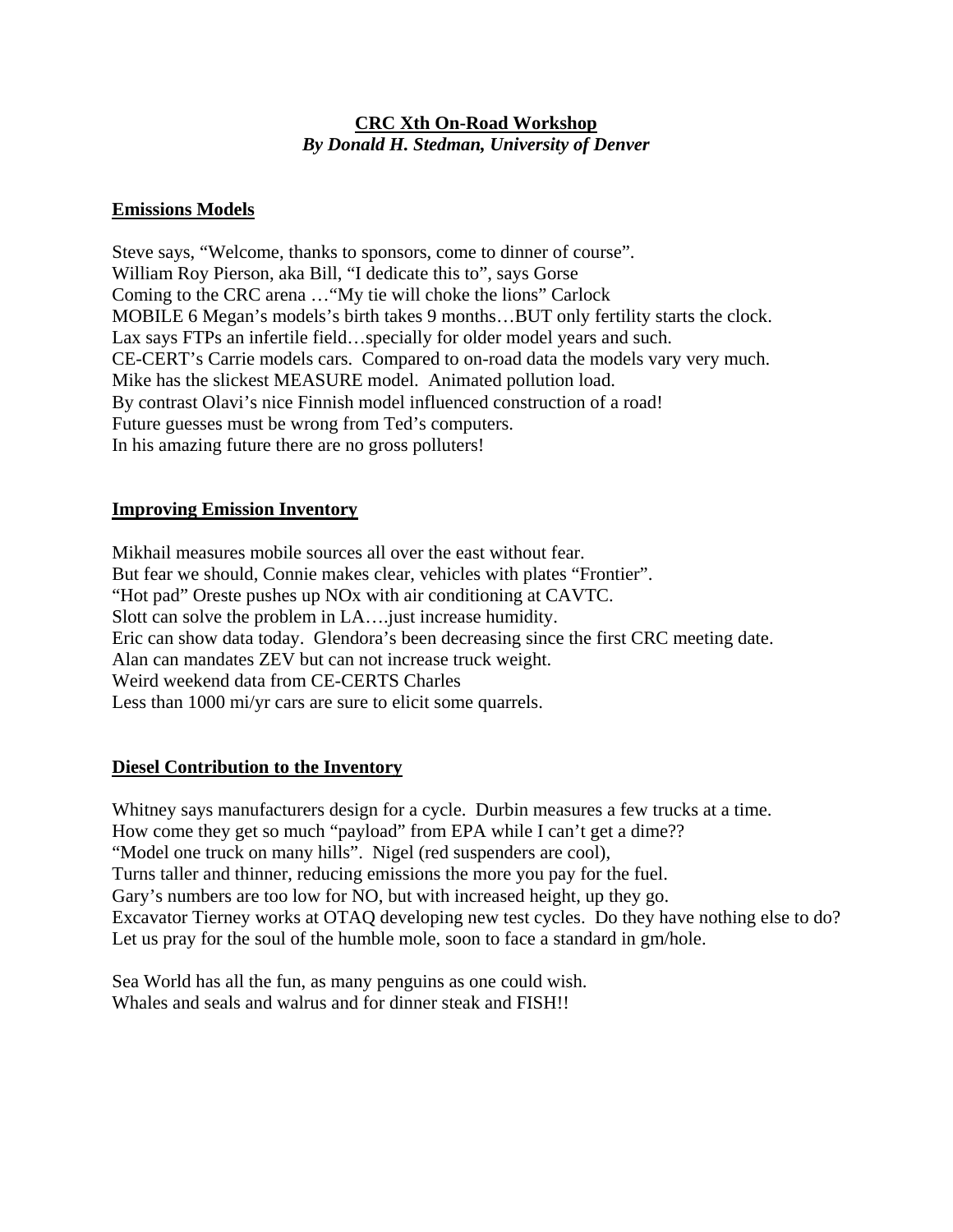# **DAY 2**

Greenbaum comes from HEI, cares about human health Political alcohol, ultrafines, good health relates best to good wealth.

## **Particulate Matter Emissions**

Trucks in Tuscarora Tunnel now emit much less says Alan, what a treat. Smokin' Steve sees most emissions from 5% of the fleet! Inhale behind dem brakes for your barium meal. You soon will be far gone. METHOD is a perfectly good noun. "Methodology" is jargon! Hasty Hector doesn't dawdle. Data can't improve the model. Basil please slow down I beg. Texas reinventing EPA's dog leg.

## **Real World Particulate Matter Size Measurements**

Kittelson and Gerry coagulated, 15 minutes to half an hour does matter. Soot protects us from ultrafines. Minnesota's container's clogged with data. Ultrafines are gone when they fly their truck. Nigel large and Mridul taller. Million mile beauty Bruce has particles growing? Smaller!! Fred looks ultrafine with cars putting out few particles when they are new. Unsworth from Shell shows biodiesel, puts out lots of numbers, smells like popcorn too! Mridul's CNG results, a pretty pass. Dirtier by number but cleaner much by mass.

#### **New Measurement Methods**

Daddy Tim? "Gorse is actually the father", he did say. Andy's now at ERG…wants RSD shootout support from CRC. Particle measurements fast and loose. Hans responds to Moss….not Moose… Pat has two PAS for PAHs and RC, perhaps a useless device? But not as bad as a salesman's pitch, no system, no data, no price!